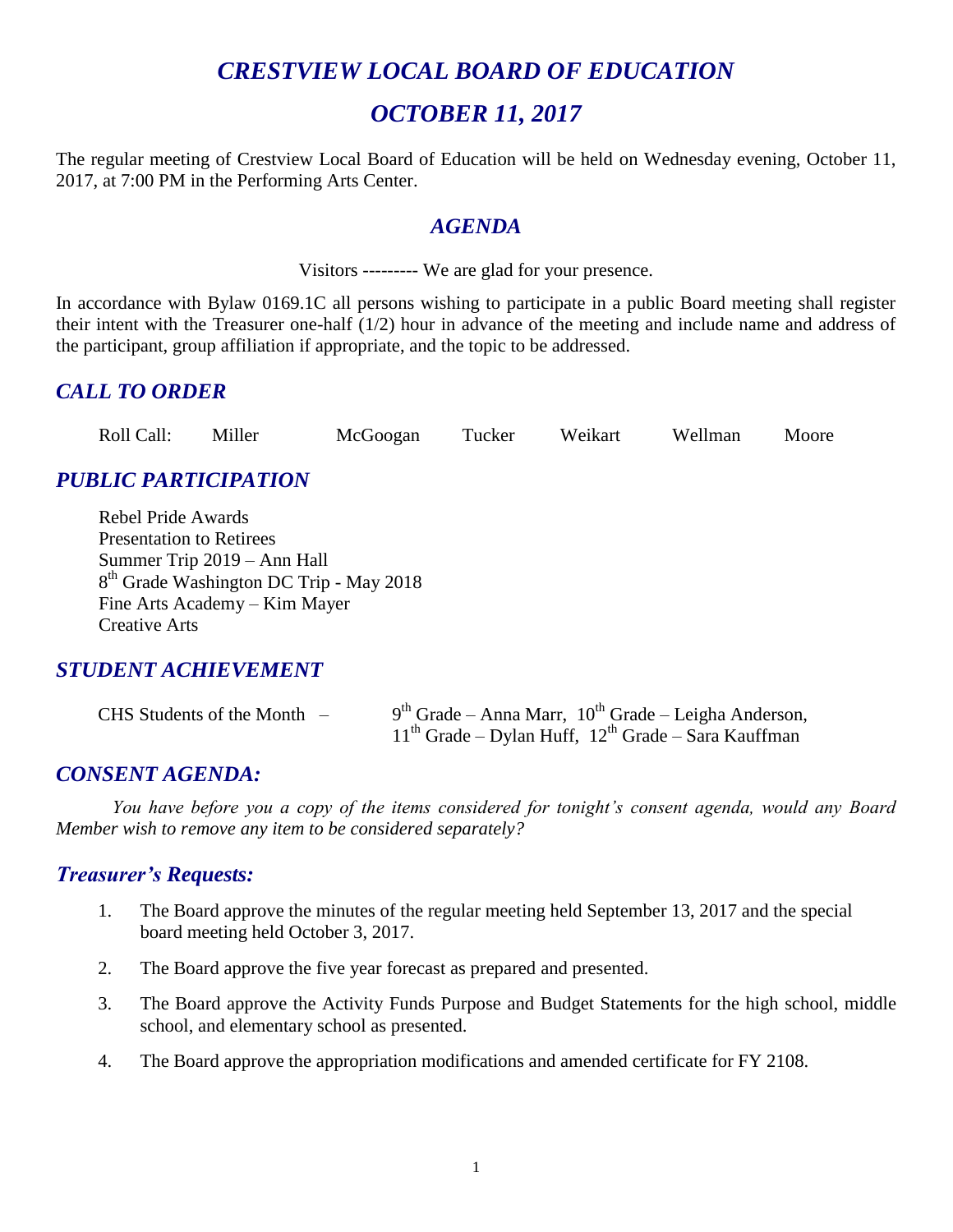### *Superintendent's Requests:*

1. Request: The Board rescind the following supplemental contracts that were awarded at the September 13, 2017 Board meeting for the following licensed personnel to serve as Resident Educator Mentors for up to fifty (50) hours of service mentoring new teachers at \$17.00 per hour for the 2017-18 school year.

| <b>Brady Amerson</b> | Katie Beebout         | Katherine Bennett     |
|----------------------|-----------------------|-----------------------|
| Derek Ciapala        | <b>Hillary McLoud</b> | <b>Tiffany Noling</b> |
| Kathleen Storm       | Steven Weber          |                       |

2. The Board award the following licensed personnel a supplemental contract to serve as Resident Educator Mentors for up to fifty (50) hours of service mentoring new teachers at \$17.00 per hour for the 2017-18 school year.

Benjamin Corll Kimberly Gilbert

3. The Board grant supplemental contract to the following licensed personnel for the 2017-2018 as per salary schedule for the assignment designated pursuant to O.R.C. 3313.53; all required reports are on file:

Kory Whitacre – CHS Varsity Boys Head Baseball Coach

4. The Board approve the following personnel for Athletic Department event positions for the 2017-18 school year:

Jill Kallas – Athletic Ticket Taker/Seller

5. The Board approve the following as a non-paid volunteer for the 2017-18 school year; all required reports are on file:

> Ashley Harrison – CHS Volunteer Girls Basketball Coach Geraldyne Bloomingdale – CHS Volunteer Girls Basketball Coach

6. The Board approve the following certificated personnel be placed on the approved substitute list for the 2017-18 school year, be granted a limited teaching contract, substitute basis only, according to salary schedule; all required reports are on file:

#### *High School, Middle School & Elementary School*

Rebecca Sanor – General Education Gina Roth – Early Childhood (P-3) Melissa Noland – General Education Nicholas Mays – General Education

7. The Board approve the following non-teaching personnel be placed on the approved substitute list for the 2017-18 school year, substitute basis only, according to wage rate for the assignment designated; all required reports are on file:

*Cafeteria Cook, Cashier, Server and Dishwasher*

Judy Keck….Kristie Vandergrift….Holly Price

*Bus Drivers* - Holly Price

*Secretary* – Holly Price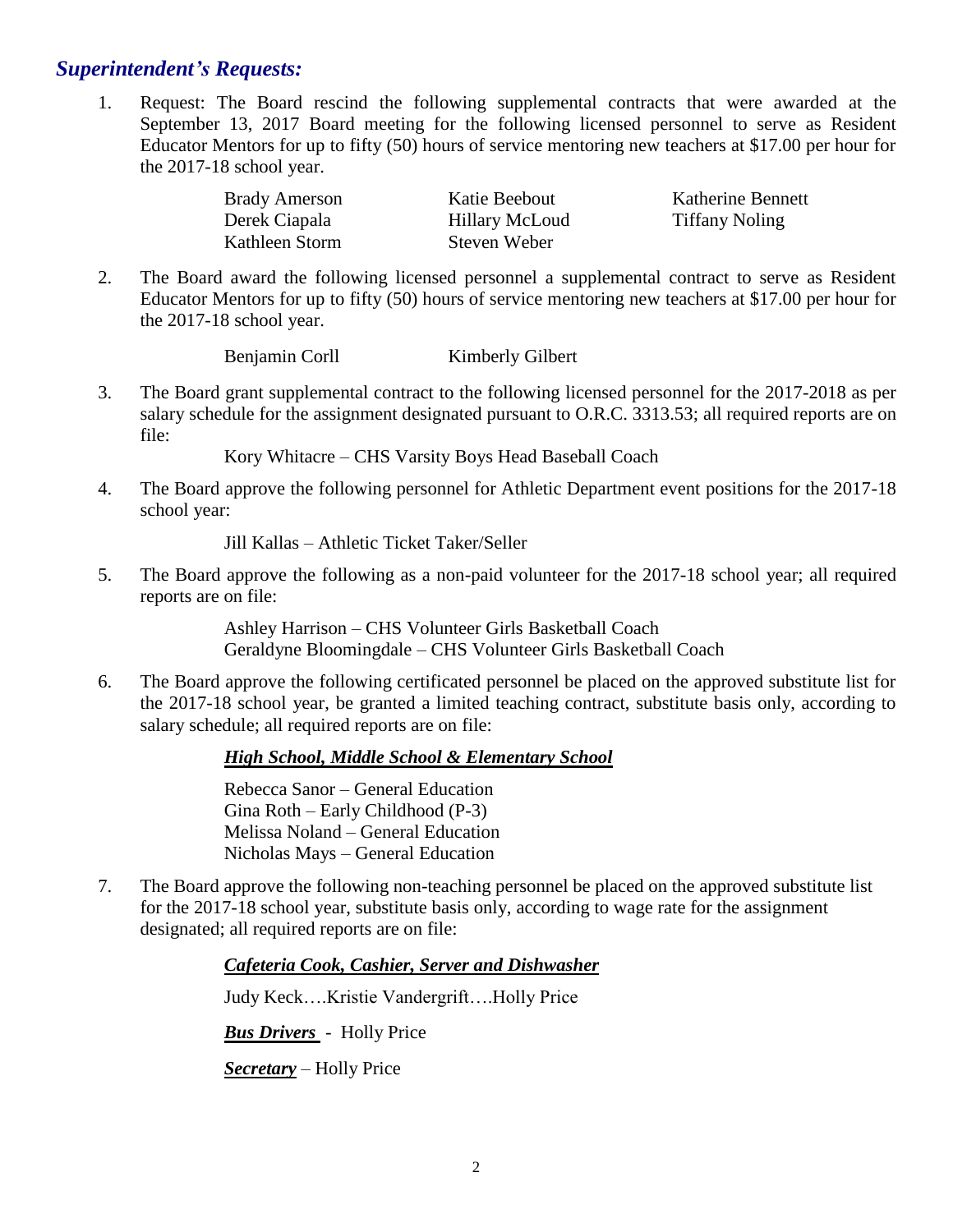8. The Board approve the following nonteaching personnel to be granted a one (1) year limited contract basis for the 2017-18 school year according to the salary schedule as recommended by Matthew T. Manley, Superintendent; all required reports are on file:

Michelle Crawford – CHS/CMS Morning/Coffee Bar School Program

- 9. The Board grant FMLA (Family Medical Leave Act) to Sherry Grundy effective October 2017 at the exhaustion of her sick leave as requested for a period not to exceed twelve (12) weeks.
- 10. The Board grant FMLA (Family Medical Leave Act) to Hilary McLoud at the exhaustion of her sick leave through November 27, 2017.
- 11. The Board approve to support the Columbiana County Educational Service Center (ESC) to seek funding for the Summer 2018 Fine Arts Academy.

# **END of CONSENT AGENDA**

Recommend: The Board approve the consent agenda as presented:

Moved by \_\_\_\_, second by \_\_\_\_\_to approve consent agenda. Vote yes: \_\_\_\_, \_\_\_\_, \_\_\_\_, \_\_\_\_, \_\_\_\_\_, \_\_\_\_\_.Vote no: \_\_\_\_\_, \_\_\_\_, \_\_\_\_, \_\_\_\_, Absent: \_\_\_\_\_, \_\_\_\_\_, Motion carried \_\_\_\_\_.Failed\_\_\_\_.

# *Treasurer's Requests/Recommendations not included in Consent Agenda:*

1. Recommend: The Board approve financial reports and investments as prepared and presented.

| Moved by second by |         | . Vote yes: |                         | Vote no: |  |
|--------------------|---------|-------------|-------------------------|----------|--|
|                    | Absent: |             | Motion carried . Failed |          |  |

2. Recommend: The Board accept donations from:

| a.             | Columbiana Vet Associates                                                                                                                                                                                                                                                                                                                                                                                                   | \$<br>50.00 to CHS Football for game ball                                                           |
|----------------|-----------------------------------------------------------------------------------------------------------------------------------------------------------------------------------------------------------------------------------------------------------------------------------------------------------------------------------------------------------------------------------------------------------------------------|-----------------------------------------------------------------------------------------------------|
| b.             | Canvas Corner                                                                                                                                                                                                                                                                                                                                                                                                               | \$<br>50.00 to CHS Football for game ball                                                           |
| $\mathbf{C}$ . | Scott & April Stear                                                                                                                                                                                                                                                                                                                                                                                                         | \$<br>50.00 to CHS Football for game ball                                                           |
| d.             | Jim & Carol Bable                                                                                                                                                                                                                                                                                                                                                                                                           | \$<br>25.00 to CHS Volleyball for game ball                                                         |
| e.             | <b>Theresa Bosel</b>                                                                                                                                                                                                                                                                                                                                                                                                        | \$<br>30.00 to CHS Volleyball for game ball                                                         |
|                | Doug & Karen Lumsden                                                                                                                                                                                                                                                                                                                                                                                                        | \$<br>30.00 to CHS Volleyball for game ball                                                         |
| g.             | R & L Carriers                                                                                                                                                                                                                                                                                                                                                                                                              | \$1000.00 to CHS Athletics                                                                          |
| h.             | R & L Carriers                                                                                                                                                                                                                                                                                                                                                                                                              | \$1000.00 to CHS Scholarship                                                                        |
| 1.             | Janice & William Shanabarger                                                                                                                                                                                                                                                                                                                                                                                                | \$ 100.00 to CES Public School Support                                                              |
|                |                                                                                                                                                                                                                                                                                                                                                                                                                             | Moved by ______, second by ______. Vote yes: ______, _____, ______, ______, ______. Vote no: ______ |
|                | $\frac{1}{1}, \frac{1}{1}, \frac{1}{1}, \frac{1}{1}, \frac{1}{1}, \frac{1}{1}, \frac{1}{1}, \frac{1}{1}, \frac{1}{1}, \frac{1}{1}, \frac{1}{1}, \frac{1}{1}, \frac{1}{1}, \frac{1}{1}, \frac{1}{1}, \frac{1}{1}, \frac{1}{1}, \frac{1}{1}, \frac{1}{1}, \frac{1}{1}, \frac{1}{1}, \frac{1}{1}, \frac{1}{1}, \frac{1}{1}, \frac{1}{1}, \frac{1}{1}, \frac{1}{1}, \frac{1}{1}, \frac{1}{1}, \frac{1}{1}, \frac{1}{1}, \frac{$ |                                                                                                     |

## *Board Reports:*

1. Career Center Report Mr. Tucker 2. Student Achievement Liaison Report Mr. McGoogan 3. Legislative Report Mr. Weikart 4. Student Board Member Report Daniel Moore *Board Committee Reports:* 1. Buildings & Grounds Mr. McGoogan 2. Athletic Council Mr. Tucker 3. Personnel Mr. Tucker 4. Finance Audit Mr. Tucker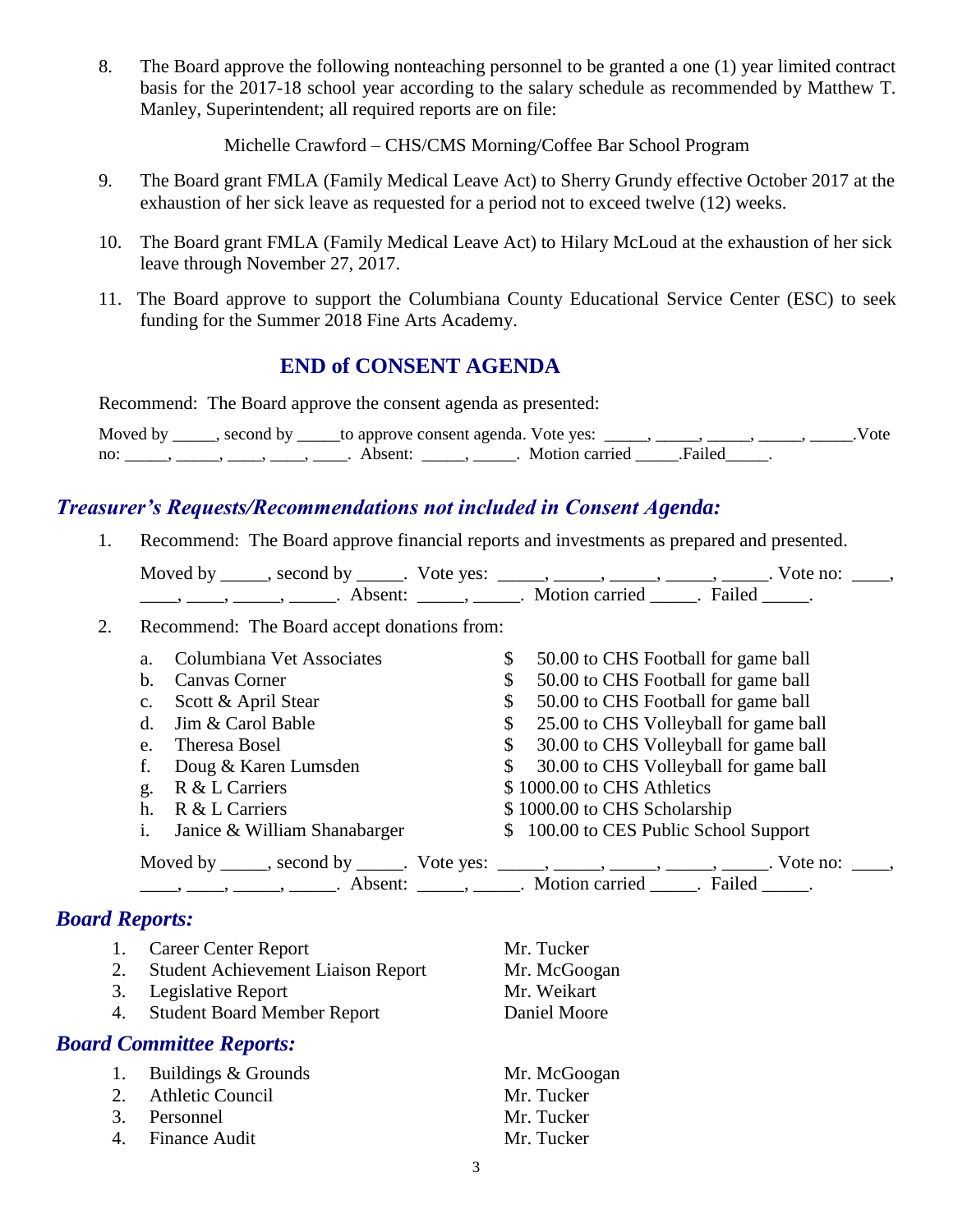- 
- 6. Communications Mr. Weikart
- 7. Insurance Mr. Weikart

### *Administrative Reports:*

- 1. Elementary School Mrs. Dangerfield
- 2. Middle School Mrs. Lemaster
- 3. High School Mrs. Dickson
- 4. Special Education Mr. Hill
- 
- 6. Cafeteria Miss Wilmes
- 7. Technology Mr. Miller
- 8. Transportation Mr. Burbick
- 9. Maintenance Mr. Radman

5. Policy Mr. McGoogan

5. Athletic Mr. Cusick/Mrs. Nappi

### **Superintendent's Report:** Mr. Manley

## *Superintendent's Requests/Recommendations not included in Consent Agenda:*

1. Recommend: A Resolution authorizing the termination of the ELPP agreement for Crestview Local School District and further authorizing the Superintendent of Schools and Treasurer to sign such documents as the OFCC may require to effectuate that termination.

*WHEREAS*, the District entered into an Expedited Local Partnership Program (ELPP) agreement with the Ohio Facilities Construction Commission (OFCC) for the Crestview Local School District under Ohio Revised Code 3318.36 locking in the OFCC and District share of construction costs for co-funded projects; and

*WHEREAS*, the District's wealth per student has decreased compared to other school districts in the state since that ELPP Agreement was executed; and

*WHEREAS,* it is in the District's advantage to withdraw from the ELPP Agreement for the Crestview Local School District (renovations) and forego OFCC matching funds so the district can enter into a new CFAP agreement.

NOW, THEREFORE BE IT RESOLVED, by the Board of Education of the Crestview Local School District, that:

Section 1. This Board authorized (a) the termination of the ELPP Agreement for Crestview Local School District (subject to concurrence of the OFCC), (b) its administrative team to take such actions to effectuate that termination as the OFCC may require and (c) its administrative team to work with the OFCC on the new CFAP Agreement.

Section 2. The Board finds and determines that all formal actions of the Board and of any of its committees concerning and relating to the adoption of this resolution were taken, and that all deliberations of this Board and any of its committees that resulted in such formal actions were held, in meetings open to the public, in compliance with the law.

Section 3. This resolution shall be in full force and effect from and immediately upon its adoption.

| Moved by second by | Vote ves |                |        | no: |
|--------------------|----------|----------------|--------|-----|
|                    |          | Motion carried | Failed |     |

2. Recommend: The Board recognize the new high school clubs of Robotics and History effective the 2017-18 school year. The clubs are sanctioned with no paid supplemental.

Moved by \_\_\_\_\_, second by \_\_\_\_\_. Vote yes: \_\_\_\_\_, \_\_\_\_\_, \_\_\_\_\_, \_\_\_\_\_, \_\_\_\_\_. Vote no: \_\_\_\_,  $\frac{1}{\sqrt{2\pi}}$ ,  $\frac{1}{\sqrt{2\pi}}$ ,  $\frac{1}{\sqrt{2\pi}}$ ,  $\frac{1}{\sqrt{2\pi}}$ ,  $\frac{1}{\sqrt{2\pi}}$ ,  $\frac{1}{\sqrt{2\pi}}$ ,  $\frac{1}{\sqrt{2\pi}}$ ,  $\frac{1}{\sqrt{2\pi}}$ ,  $\frac{1}{\sqrt{2\pi}}$ ,  $\frac{1}{\sqrt{2\pi}}$ 

3. Recommend: The Board approve a contract with Hephner Lawn Care for snow removal at district sites for the 2017-18 & 2018-19 school years.

Moved by \_\_\_\_\_, second by \_\_\_\_\_. Vote yes: \_\_\_\_\_, \_\_\_\_\_, \_\_\_\_\_, \_\_\_\_\_, \_\_\_\_\_. Vote no: \_\_\_\_, \_\_\_\_, \_\_\_\_\_, \_\_\_\_\_\_, Absent: \_\_\_\_\_, \_\_\_\_\_. Motion carried \_\_\_\_\_. Failed \_\_\_\_\_.